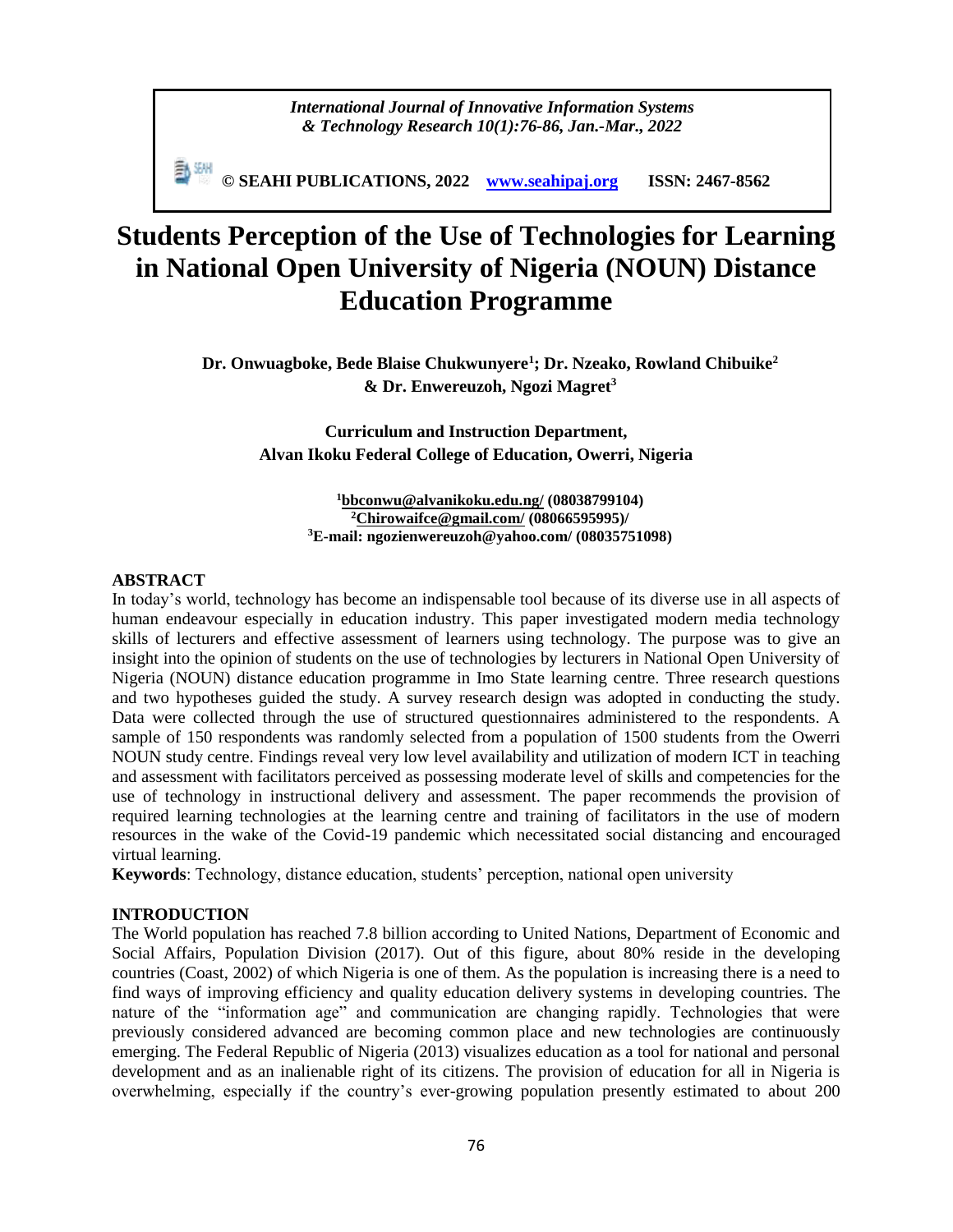million is put into consideration and other pressing needs of its people. With the ever-growing population of the country, there is an ever-growing need for education which cannot be met by the use of the traditional face-to-face instructional delivery method (Okonkwo, 2012).

In response to the ever growing need for tertiary education in Nigeria, the National Open University of Nigeria (NOUN), was establish in July, 1983, by the then Federal Government of Nigeria by an Act of the National Assembly as the first distance learning tertiary institution in Nigeria. The establishment of distance education programmes is in conformity with section 40(a) of the National Policy on Education which states that: 'Maximum effort will be made to enable those who can benefit from higher education to be given access to it. Such access may be through universities or correspondence courses, or open universities, or part time and work study' (FRN, 2013).

Originally, the concept of Open University was birthed with the belief that communications technology could bring high-quality degree-level learning to people who had not had the opportunity to attend traditional campus universities (Overa, 2017). The National Open University of Nigeria (NOUN) is a Federal Government University which implies that it is approved by National Universities Commission (NUC) for running graduates, Masters and Ph.D. programmes. Presently, the National Open University of Nigeria has over four hundred thousand students and seventy centres nationwide (Oreva, 2017). Presently, the National Open University of Nigeria (NOUN) is Nigeria's only university dedicated to providing education through the use of distance instructional delivery methods.

However, the non-availability, lack of ICT skills and competencies, poor distribution of course materials, through the use of modern technologies which underpin instructional delivery at NOUN, may continue to constitute hindrances to the achievement of the university's vision and mission. The vision statement of the University is thus stated. "The National Open University of Nigeria is to be regarded as the foremost university providing highly accessible and enhanced quality education anchored by social justice, equity, equality, and national cohesion through a comprehensive reach that transcends all barriers." Its mission statement is "to provide functional, cost-effective, flexible learning, which adds lifelong value to quality education for all who seek knowledge" (NOUN, 2006, p. 4).

The United States Distance Learning Association (USDLA) defines distance education as: "A generic, all-inclusive term used to refer to the physical separation of teachers and learners. (2) [Distance Education, Distance Learning, Distributed Learning]. The application of information technology (and infrastructure) to educational and student-related activities linking teachers and students in differing places. (3) The student and instructor are physically separated by any distance. All communications are mediated by some type of electronic means in real or delayed time. Location is of no significance. (4) The organizational framework and process of providing instruction at a distance. Distance education takes place when a teacher and student(s) are physically separated, and technology (i.e., audio, video, and computers, print) is used to bridge the instructional gap. (5) The organizational framework and process of providing instruction at a distance. Distance education takes place when a teacher and student(s) are physically separated, and technology (i.e., voice, video, data, or print) is used to bridge the instructional gap" (Simonson, 2008).

Due to the technological advances of the recent past, a great deal of excitement and hope has been generated for the use of distance learning in education. Rapid advances in computer and telecommunications capabilities have made possible the development of learning modules that include elements such as video transmission, e-mail, the internet, and the World Wide Web. These modules can function either as components of the learning process or as the basis for instruction (Morrison, 2006). The progression of long distances learning from pen-pals, college correspondence courses, teleconferencing, over speaker phones, teleconferencing via modem, transporting still pictures along with interactive audio, to the latest technology of two-way, full audio, full video communication has implications for public education.

Technological advances have created a paradigm shift in distance education. No wonder, Morrison (2006) further states that telecommunications, software and the internet eliminate walls and boundaries. In addition, he states that an increasing number of students want and need non-traditional, flexible schedules. Distance education is becoming a common practice as evidenced by the number of universities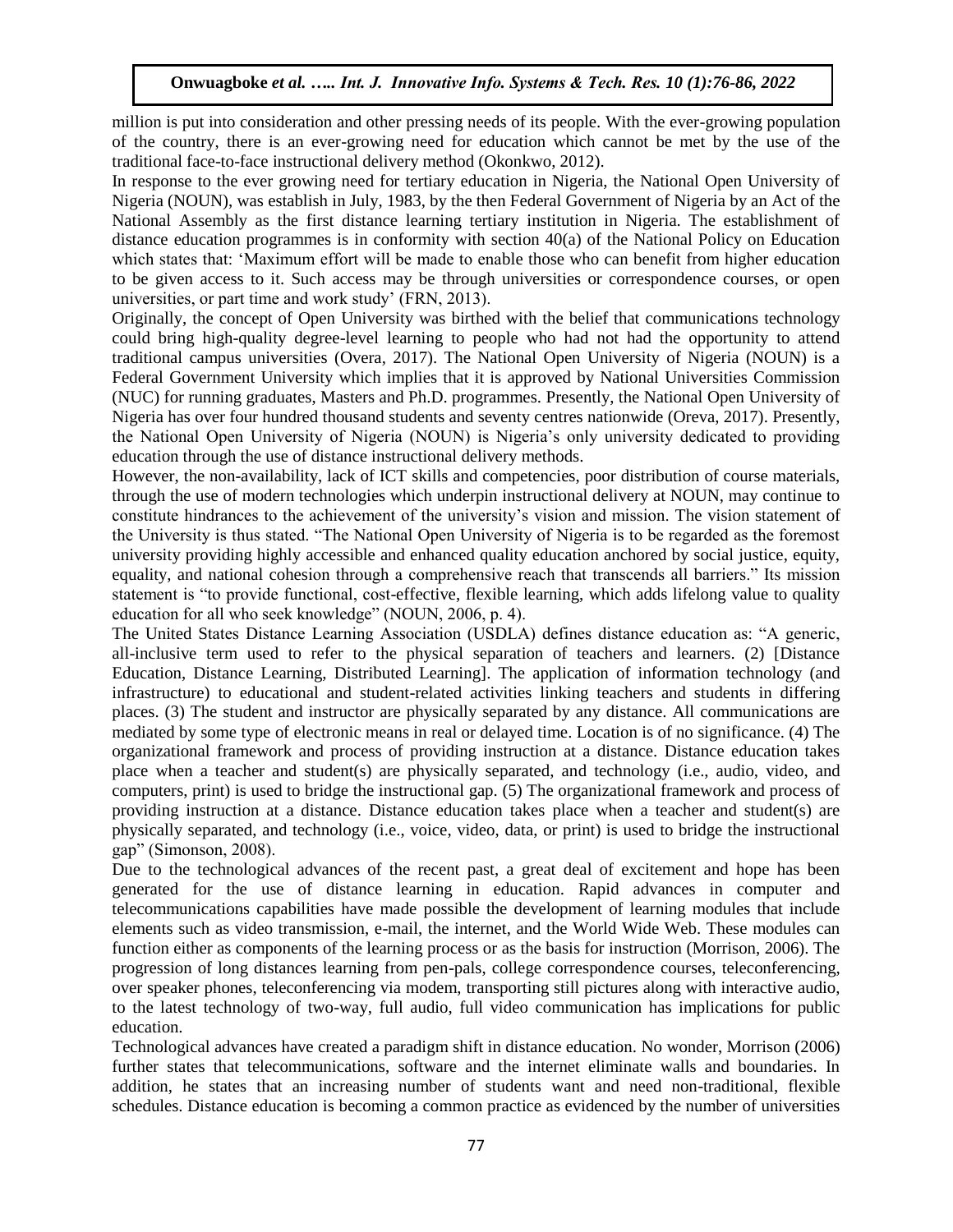that offer distance education programs, the number of distance learning projects for primary and secondary education that are created or are currently in use. As distance learning continues to expand, educators must be ready to examine the issues generated by this paradigm shift.

Technology enables people to communicate with family, friends and colleagues around the world instantaneously, gain access to global libraries, information resources, and numerous other opportunities. Technology also brings an improvement in education delivery system in open and distance learning especially in National Open University of Nigeria hence technology is one of the driving forces of globalization. Technology encompasses the broad spectrum of communication technologies from, radio, film, television, press and telephone along with more participatory forms as theatre, video or storytelling. It also focuses on the electronic and of the spectrum such as e-mail, the internet, mobile phone and digital video, others include adobe connect, black board, canvas, and so on.

Apart from the awareness of the need for good basic education, the use of technology in National Open University of Nigeria (NOUN) has also been recognized for recurrent training in order to update, upgrade or reconvert qualification profiles, in order to maintain (or if possible to increase) the market value of the individual worker. In addition, only conventional higher education or tertiary institutions cannot support huge demands that will result from this awareness of the need for lifelong learning, open and distance learning through technology are seen, as the only growing need for further education. NOUN is Nigeria's only specialist provider of open and distance learning at the tertiary level. It is the country's largest tertiary institution in terms of student numbers, and it operates from the administrative headquarters in Lagos, Nigeria, with Study Centres spread throughout the country (Okonkwo, 2012). The need for the effective utilization of technology in National Open University of Nigeria (NOUN) can be felt in many dimensions.

Aspin and Chapman (2007) outline lifelong technologies such as assistive technology which access to informal and formal learning opportunities for individuals with disabilities may be dependent when low and high tech assistive technology. Web  $2.0 -$  this has great potential to support lifelong learning endeavours, allowing for informal, just-in-time, day-to-day learning. In order to survive and thrive, organizations and individuals must be able to adjust, and enhance their knowledge and skills to meet evolving needs. Technologies not only play significant role in instructional delivery but also can play similar role in assessment of learning outcomes. Technology can play this role in two major ways:

Computer Assisted Assessment or Computer Aided Assessment (CAA) and Computer-Based Assessment (CBA). Computer-assisted assessment (CAA) connotes the usage of computers to manage or support the assessment process and evaluate students' assignments. It is mostly used for scoring multiple-choice questions and questions with short-answer responses using optical mark reader (OMR). On the other hand, Computer Based Assessment is usually made using a computer. Computer based assessment means the use of digital tools like laptops, tablets, and even smart phones for conducting assessment-related activity (Kuruvilla, 2018). The software for the electronic assessment include: Question mark Perception, Calibrand Marker, eMarking Assistant, Automated Analytic rubrics, WebPA, e-portfolios etc.

Questionmark Perception is an 'assessment management system' that allows the creation and delivery of various types of test - typically for use as part of an e-learning system. It can support 22 different types of question, although many of these are variations on the same thing (such as "Yes/No" and "True/False"), multiple choice and Likert scale etc. Questions are created either within Authoring Manager, a locallyinstalled package, or via a browser-based application, although the browser-based application only allows the creation of eight of the 22 question types supported by Authoring Manager. Questions are created independently of assessments and stored in a 'question bank'. Assessments are most often delivered through the Web browser, but Questionmark Perception also supports off-line tests, including a print/scan option where users mark their answers on a printed answer sheet that is then scanned in and automatically analysed/marked. Naturally, the print/scan option only supports certain question types. It can be integrated with a Learning Management System (LMS) which is a software application that manages all aspects of training delivery.

Calibrand Marker is an Internet or intranet based workflow application that allows a teacher to manage the progress of marking at all stages of the assessment process used primarily for essay and case-study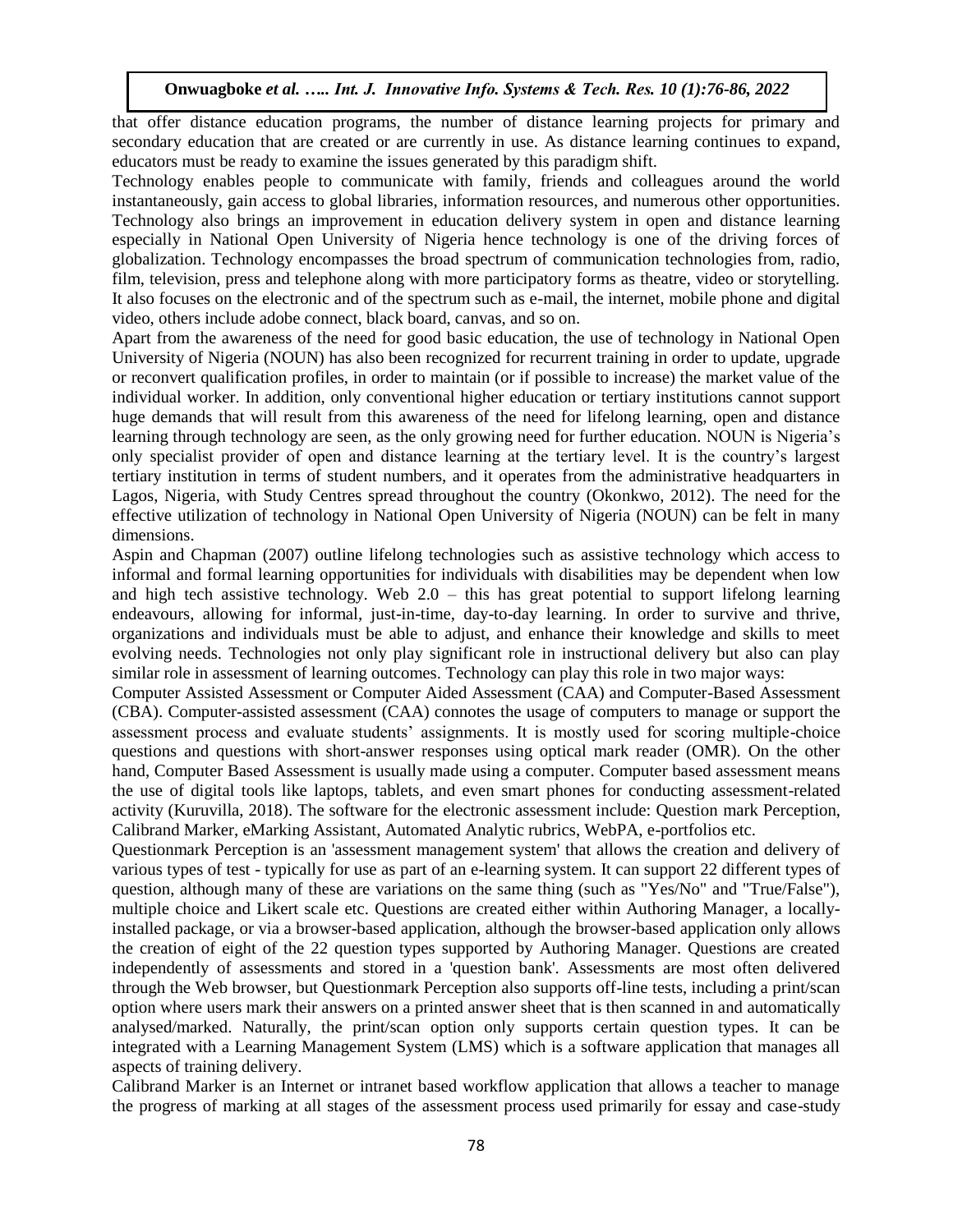type testing. It plays a key role in the assessment process by allowing the user to manage the assessments online; assign tests to markers; award marks and comment on a candidate's answers; and refer results within a pre-determined range to committee members for ratification. It has the advantage of giving secure online access to managers, markers and the exam review board, reducing the time taken to send exam papers to the different stakeholder Cutting administration costs and Improving the security of the entire marking process

Markin is a Windows computer based electronic marking application which enables the teacher to mark assignments submitted by students electronically as document files and/or via email. This programme makes it possible for teachers to be able to mark and return these documents just as quickly and easily as they can mark work submitted on paper - and in some cases more quickly. The programme can import a student's text for marking by pasting from the clipboard, or directly from a document file. Once the text has been imported, Markin provides a comprehensive set of tools enabling the teacher to mark and annotate the text. After marking, Markin saves it as an XHTML document, in which the teacher's marks and annotations appear as coloured text. When the student opens this document in a web browser (such as Internet Explorer, Firefox, Safari or Chrome), they can click on the marks to reveal more detail about the nature of the teacher's annotation or comment. The programme can also export the marked document as a RTF file, which is more suitable for students who want to view it as a printout.

eMarking Assistant is an assessment software which helps graders and markers to create and use reusable comment banks, audio comments, do Google searches within Word environment, and provides other tools to help teachers grade papers using Microsoft Word. It also allows teachers to make and automated analytic eRubrics including criteria and standards which automatically re-scale, total and convert marks to grades

The Automated Analytic Rubrics software enables teachers to make reusable automated grading rubrics in Microsoft Word containing their own weighted assessment criteria (in rows) and performance standards with marks or percentage ranges (in columns) and then easily complete this rubric by clicking the cell for your assessment and pressing the F6 function key (or F12 key on some Macintosh computers) to highlight the cell, rescale and record the mark for each criterion. The F5 or F7 function keys will vary the mark down or up and F8 will total the marks and convert it to percentage and grade

WebPA is an online peer assessment system, or more specifically, a peer-moderated marking system. It is designed for teams of students doing group work, the outcome of which earns an overall group mark. Each student in a group grades their team-mates and their own performance. This grading is then used with the overall group mark to provide each student with an individual grade. The individual grade reflects the student's contribution to the group.

The traditional face to face instruction mode employed in normal classroom setting can no longer meet the increasing demands of education and this in fact has an adverse effect on quality and effectiveness of education. There are more students at all levels, there are greater distances within and between education complexes. With the increase in course content as well as curriculum, educators in Nigeria especially those entrusted with the responsibility of facilitating distance learning are now having the responsibility of applying today's technology to improve the effectiveness and quality of educational delivery. This is more so in the face of the Corona virus disease (COVID-19) which the world Health Organization has declared a pandemic ravaging the world which requires social distancing to curtail its spread. Teaching and assessment of outcomes should as a matter of fact be conducted in a manner that requires physical separation of the participants (teachers and learners). The need for mediated teaching and learning has become imperative.

Since the information age has brought about innovations that cannot but stay in the learning environment especially in distance learning environment, there is every need to effectively master the skills by learning facilitators and its application in the learning delivery and assessment. NOUN as a university operating open learning mode, it becomes difficult to effectively disseminate skills, competencies and knowledge needed for lifelong education without effective use of modern technologies since the learners are most often physically separated from the teachers. For these technologies to be effectively used in learning facilitation in these Open University study centres, they have to be available for use by the facilitators and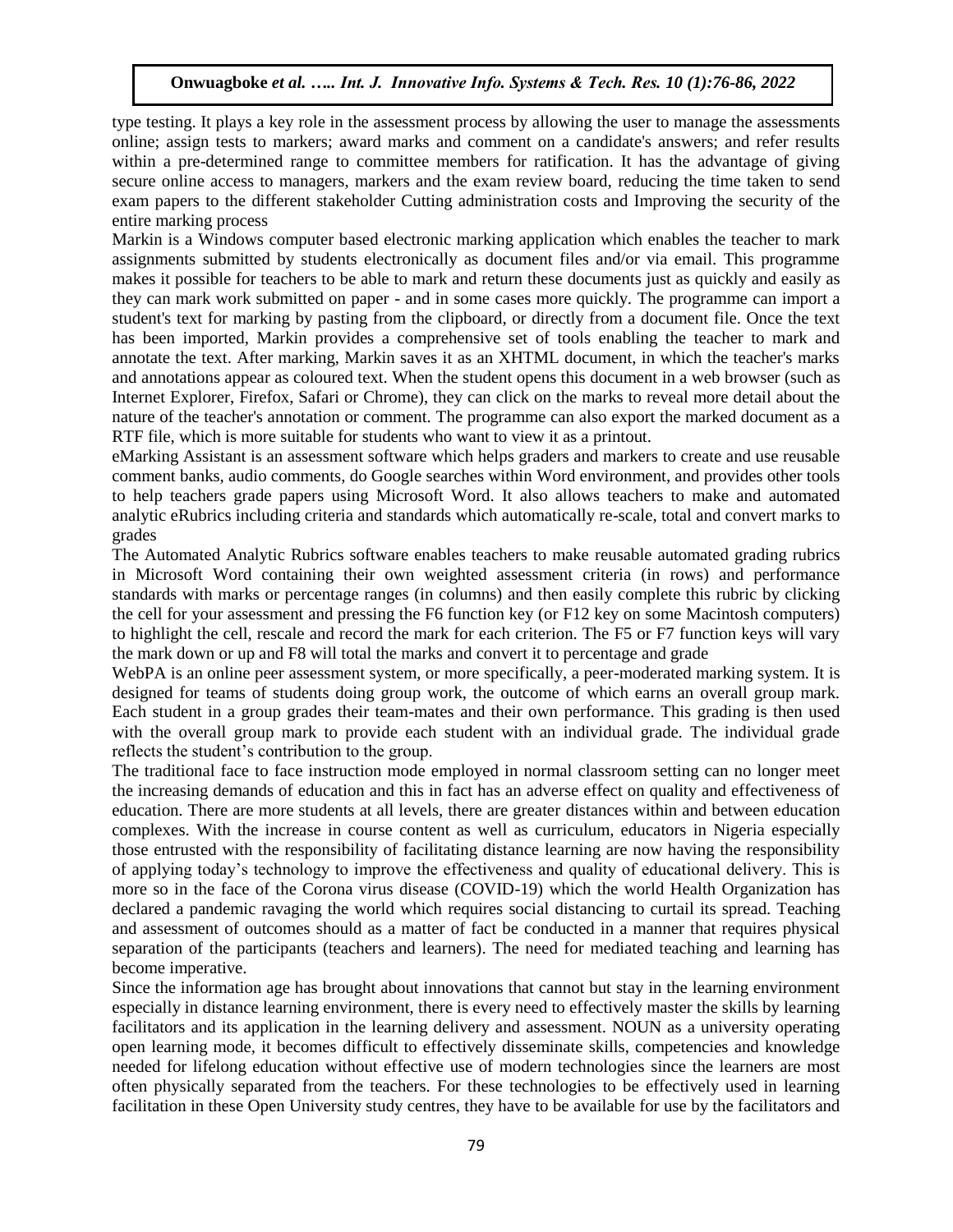the learners with the facilitators possessing the requisite skills and competencies to employ them for learning facilitation.

This study therefore attempts to explore students' perception of the availability and use of these technologies in National Open University of Nigeria, extent of utilization and skills and competencies of facilitators in using same for instructional facilitation and learners' assessment.

# **Objectives of the Study**

Specifically, the study was designed to achieve the following objectives.

- 1. To determine the available technologies for distance learning delivery at NOUN Owerri study centre.
- 2. To determine the extent to which modern technology for distance learning are used in learning and assessment of learners in the study centre.
- 3. To determine the extent to which facilitators in NOUN are skilled in use of the modern necessary information and communication technology in the delivery of learning in NOUN study centre.
- 4. Ascertain if there is gender difference in the perceived use of ICT in teaching and assessment by NOUN facilitators.

# **Research Questions**

In line with the objectives of the survey, the following research questions were posed to guide the study:

- 1. What are the available technologies for distance education delivery at the NOUN study centre Owerri?
- 2. To what extent do lecturers in NOUN make use of modern technology for effective teaching and assessment of learners?
- 3. To what extent are lectures in NOUN skilled in using information and communication technology in teaching and assessment of learning outcomes?
- 4. Are there differences mean scores of facilitators on ICT use in teaching and assessment according to gender?

# **Hypothesis**

Similarly, the following research hypotheses were postulated to guide the study

- 1. There is no statistically significant correlation between facilitators perceived ICT skill/competence and their perceived ICT use in teaching and assessment.
- 2. There is no statistically significant difference in facilitators' use of ICT in teaching and assessment according to gender.

# **METHODS**

This study was a descriptive survey. The population was made up of all the 1500 students in NOUN learning centre in Imo state. A sample of 150 students representing 10 percent of the population was used. The selection of the sample from each department was randomly chosen through balloting. The actual numbers distributed to the departments are Arts/Social Science students = 50 education combined students  $= 50$ , science and technology students  $= 50$ . The total sample for the study was 150.

The instrument for data collection is Technology Availability Utilization and Skills Questionnaire (TAUSQ) developed by the researchers. The questionnaire was made up of two sections, section A focused on availability of distance education technologies for teaching, section B is concerned with items on utilization and competencies of lecturers in using these technologies. The respondents were expected to choose from available and not available to respond to section A of the instrument, they were expected to indicate their opinion on a Likert four type point Very Great Extent, Great Extent, Low Extent and Very Low Extent in respect of section B of the instrument. The 4-point Likert scale was thus scored Very Great Extent = 4, Great Extent = 3, Low Extent = 2 and Very Low Extent = 1.

The instrument was validated by a panel of experts in Educational Technology and Measurement and Evaluation. The test-retest method was used for the confirmation of the reliability of the instrument. Their responses were correlated using Spearman rank order correlation to obtain a correlation co-efficient of 0.80. This indicates a strong correlation between the two tests implying that the research instrument can reliably measure what it was designed to measure. One hundred and fifty of the questionnaires were administered on the respondents at the Owerri study centre. Research assistants assisted the researchers to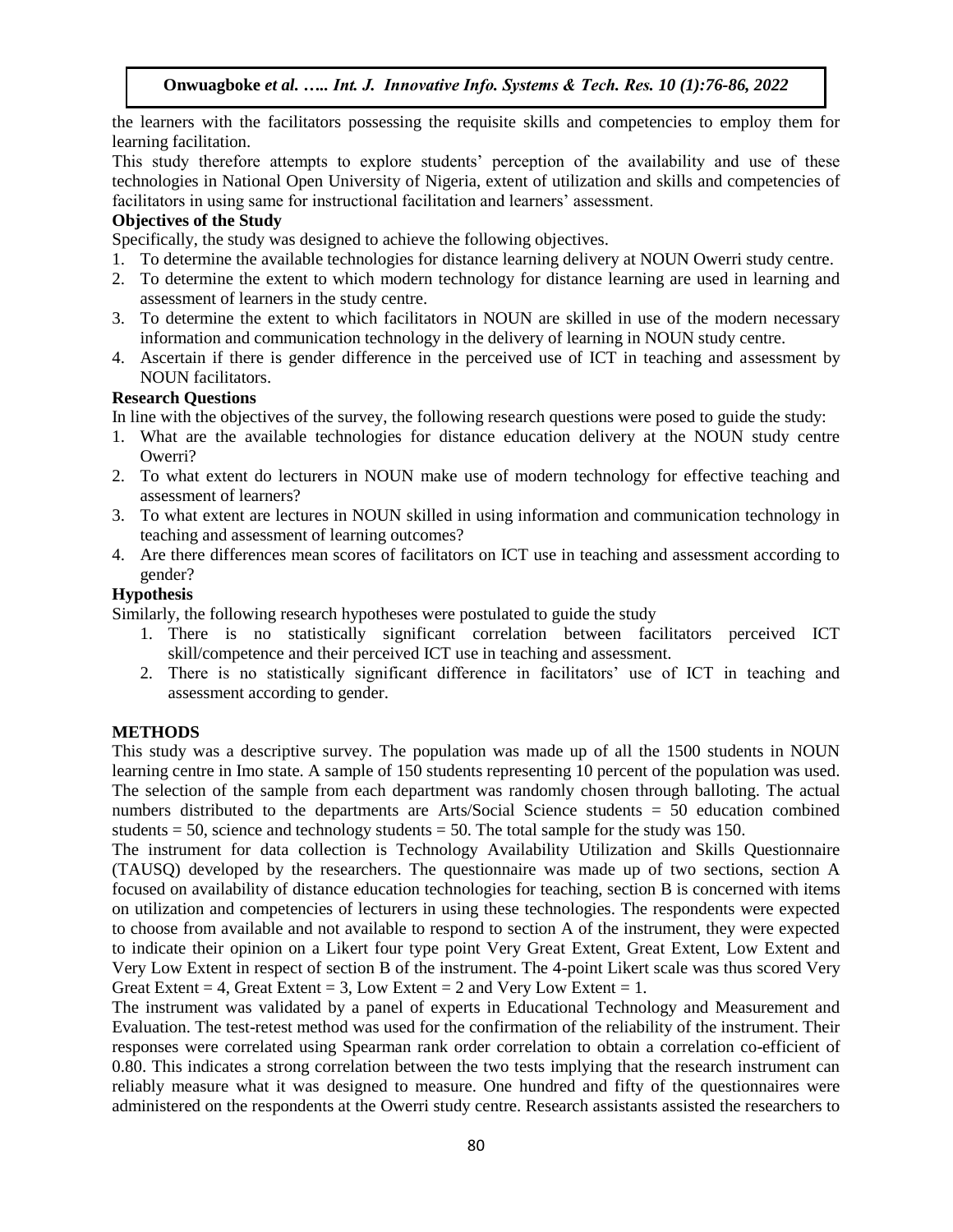administer the questionnaires as well as assisted in the collection of same after completion. Out of the 150 copies of questionnaires administered, only 138 were returned and well filled out and were used for data analysis.

In answering research question one, technologies that received available response of 50 percent and above are seen as available in the study centre while a response below 50 percent are perceived as not available. In answering research questions 2 and 3, a mean of less than 1.33 is interpreted as low extent, 1.34 to 2.66 is interpreted as moderate extent while a mean of 2.67 and above is interpreted as high extent.

# **RESULTS**

#### **Availability of technologies for distance education at the NOUN study centre Owerri**.

Table 1 presents data on the availability of required technologies for distance education for teaching and learning at the NOUN study centre in Owerri.

Table 1. Available technology for distance education teaching in at NOUN Owerri study centre.

| S/N | Item                                 | Available |          | Not available |          | Remark        |
|-----|--------------------------------------|-----------|----------|---------------|----------|---------------|
|     |                                      | Resp.     | $\%$     | Resp.         | %        |               |
|     | Print media                          | 138       | 100      | $\Omega$      | $\Omega$ | Available     |
| 2   | Radio Programme                      | 9         | 6.5      | 129           | 93.5     | Not Available |
| 3   | <b>Audio Tapes</b>                   | 0         | $\Omega$ | 138           | 100      | Not Available |
| 4   | Audio CD                             | 138       | 100      | $\Omega$      | $\Omega$ | Available     |
| 5   | <b>Television Programme</b>          | 0         | $\Omega$ | 138           | 100      | Not Available |
| 6   | Instructional e-mail                 | 23        | 16.7     | 115           | 83.3     | Not Available |
|     | Video Conferencing                   | 0         | 0        | 138           | 100      | Not Available |
| 8   | <b>Audio Conferencing</b>            | 0         | $\theta$ | 138           | 100      | Not Available |
| 9   | Internet enabled learning/E-learning | 18        | 13       | 120           | 87       | Not Available |
| 10  | Instructional computer programme     | $\Omega$  | $\Omega$ | 138           | 100      | Not Available |
| 11  | Video CD                             | 21        | 15.2     | 117           | 84.8     | Not Available |
| 12  | <b>Computer Assisted Assessment</b>  | $\theta$  | $\theta$ | 138           | 100      | Not Available |
| 13  | <b>Computer Based Assessment</b>     | $\theta$  | $\Omega$ | 138           | 100      | Not Available |
|     |                                      |           |          |               |          |               |

Data presented in table 1 shows that out of the eleven modern technologies for teaching and assessment listed; only two of them received responses above 50 percent indicating availability. The technologies are print media and audio CD which received 100% response from the respondents. The remaining nine technologies were not available as the highest response to indicate availability of these technologies is 16.7% for instructional e-mail.

The availability and use of only printed materials at the Owerri study centre finds support in the works of Ajadi, Salawu and Adeoye (2008) who noted that print was the major media used in NOUN centres in Nigeria. Other technologies for delivery and assessment of learning in distance learning settings were not available. This result is at variance with Kolawale and Omolara (2010) whose findings revealed that institutional provision of video recordings, posters, charts, electronic databases, and email.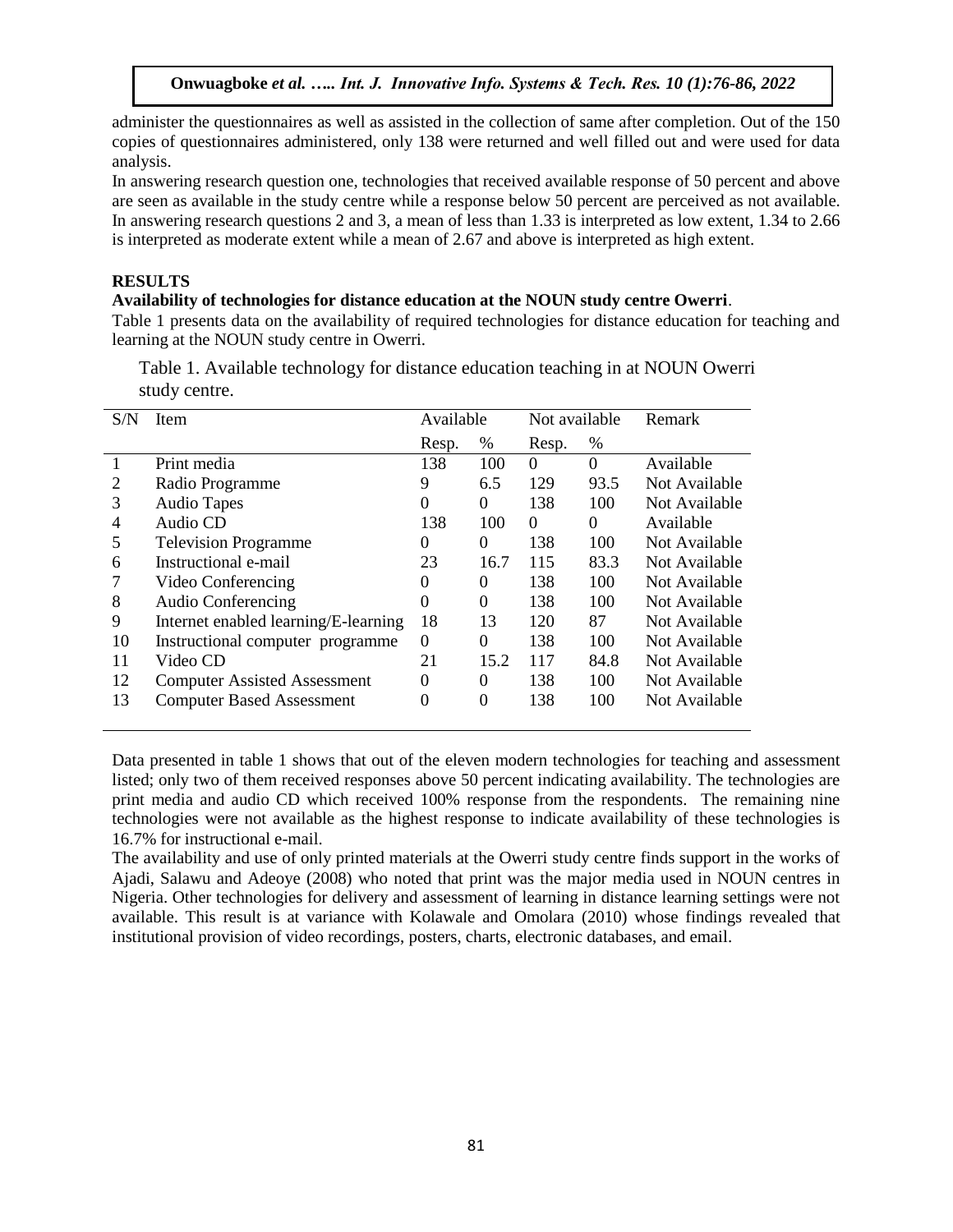## **Extent facilitators/instructors in NOUN make use of modern technologies for effective teaching and assessment of learners**

Table 2 presents data on the extent of use of ICT by facilitators/instructors at the NOUN study centre in Owerri.

# **Table 2. Extent of ICT use by facilitators for effective teaching and assessment in NOUN Owerri study centre**

| S/n | ICT use                                          | $\mathbf N$ | Mean    | <b>Std. Deviation</b> |
|-----|--------------------------------------------------|-------------|---------|-----------------------|
|     |                                                  |             |         |                       |
| 1   | Facilitators use digital resources in their      | 138         | 1.2174  | .41397                |
|     | Lessons                                          |             |         |                       |
| 2   | Facilitators use Digital Video Camera for        | 138         | 1.0290  | .16838                |
|     | preparing videos for classroom presentation      |             |         |                       |
| 3   | Facilitators use social networks to interact     | 138         | 1.5507  | .61694                |
|     | with us in the learning environment and their    |             |         |                       |
|     | colleagues                                       |             |         |                       |
| 4   | Facilitators use Interactive whiteboards in      | 138         | 1.0000  | .00000                |
|     | teaching during tutorials                        |             |         |                       |
| 5   | Facilitators use personal email to give          | 138         | 1.2029  | .40362                |
|     | assignment and receive same from                 |             |         |                       |
|     | students                                         |             |         |                       |
|     |                                                  | 138         | 1.0362  | .18755                |
| 6   | Facilitators use authoring environments to       |             |         |                       |
|     | produce online material for their students       |             |         |                       |
| 7   | Facilitators use presentation software in        | 138         | 1.0290  | .16838                |
|     | tutorial classes /lessons                        |             |         |                       |
|     |                                                  |             |         |                       |
| 8   | Use of the Internet for their professional       | 138         | 2.8768  | .74924                |
|     | learning                                         |             |         |                       |
| 9   | Facilitators innovative ways of assessment       | 138         | 1.0000  | .00000                |
|     | using technology                                 |             |         |                       |
|     | 10 Facilitators use ICT applications to monitor, | 138         | 1.1087  | .31239                |
|     | evaluate, and report on student achievement      |             |         |                       |
|     | 11 Facilitators use the computer to record       | 138         | 1.7536  | .67067                |
|     | grades, maintain student records, or to take     |             |         |                       |
|     | students' attendance                             |             |         |                       |
|     | <b>Grand Mean</b>                                | 138         | 1.19275 |                       |
|     |                                                  |             |         |                       |

Data presented in table 2 shows that facilitators at the Owerri study centre of NOUN use ICT in teaching and assessment of learning outcomes to a low extent (Grand Mean =1.193). Out of 10 items relating to extent of use in the instrument, only 2 items received mean responses above low extent (1.33). The 2 items are facilitators use the computer to record grades, maintain student records, or to take students' attendance (mean  $= 1.75$ ) and facilitators use social networks to interact with us in the learning environment and their colleagues (mean  $= 1.55$ ). The remaining 8 items in the instrument received mean responses below (1.33) an indication of low extent of use of ICT in the learning environment at the study centre.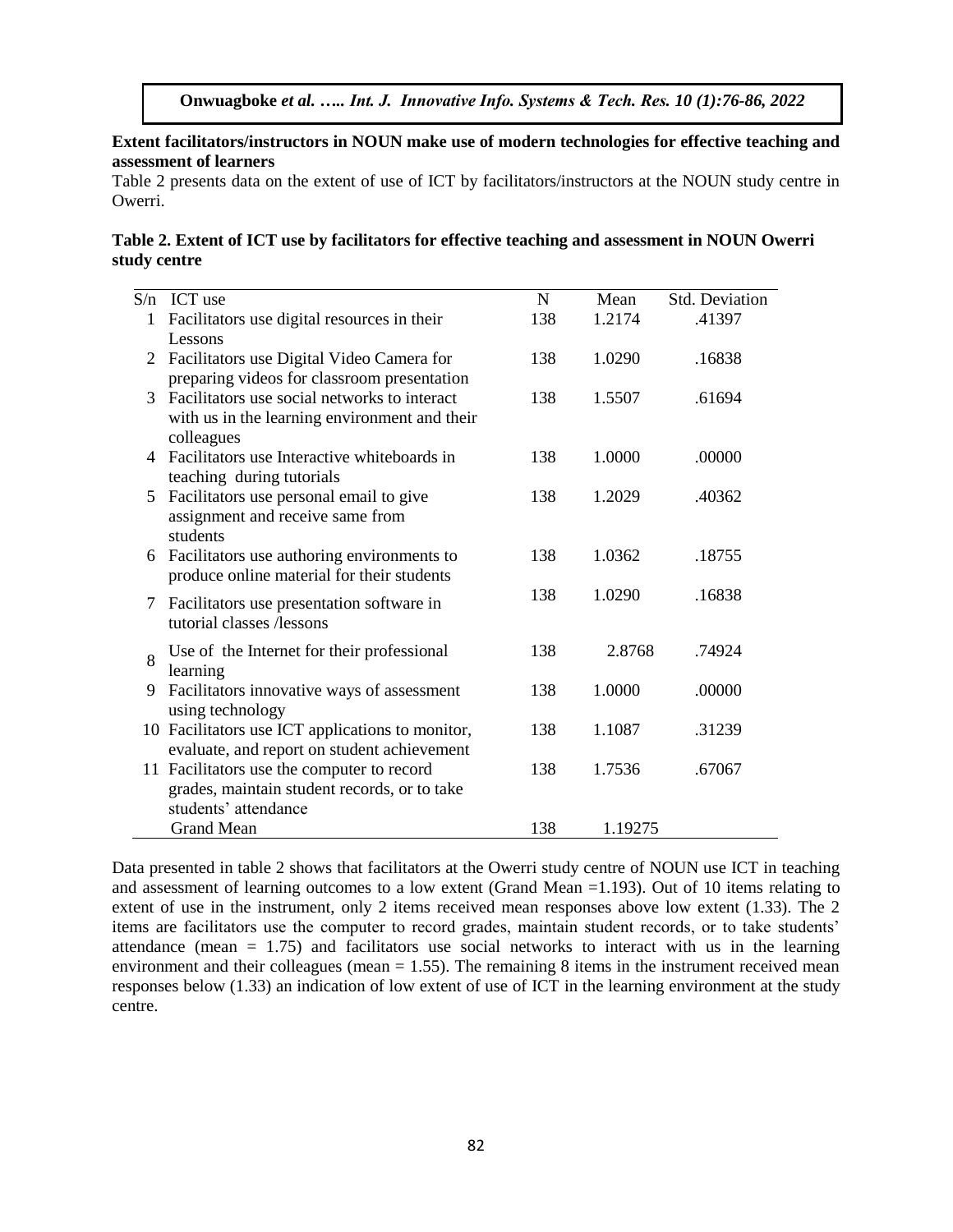**Extent facilitators/instructors in NOUN study centre are skilled in using information and communication technology in teaching and assessment of learning outcomes.**

Data presented in table 3 shows that students of NOUN Owerri study centre perceive that their facilitators are skilled/competent in the use of ICT in teaching and assessment of learning outcomes to a moderate extent (Grand mean  $= 1.73$ ).

#### **Table 3: Extent facilitators are perceived skilled/competent in ICT use for effective teaching and assessment in NOUN Owerri study centre**

| S/n            | <b>Skill/Competence in ICT use</b>                   | N   | <b>Mean</b> | <b>Std. Deviation</b> |
|----------------|------------------------------------------------------|-----|-------------|-----------------------|
| $\mathbf{1}$   | Use of the computer to record grades, maintain       | 138 | 1.9493      | .63156                |
|                | student records, or to take students' attendance     |     |             |                       |
| $\overline{2}$ | Use of digital resources in their lessons            | 138 | 1.2464      | .43247                |
| 3              | Use of Digital Video Camera for preparing videos     | 138 | 1.8841      | .66258                |
|                | for classroom presentation                           |     |             |                       |
| $\overline{4}$ | Use of social networks to interact with us in the    | 138 | 2.6957      | .72100                |
|                | learning environment and their colleagues            |     |             |                       |
| 5              | Use Interactive whiteboards in teaching during       | 138 | 1.2174      | .41397                |
|                | Tutorials                                            |     |             |                       |
| 6              | Use of personal email to give assignment and receive | 138 | 2.3261      | .76572                |
|                | same from my students                                |     |             |                       |
| 7              | Use of presentation software in our tutorial classes | 138 | 1.5652      | .56616                |
|                | /lessons                                             |     |             |                       |
| 8              | Use of the Internet for their professional learning  | 138 | 2.8768      | .74924                |
|                |                                                      |     |             |                       |
| 9              | Use of authoring environments to produce online      | 138 | 1.0942      | .29317                |
|                | material for their students                          |     |             |                       |
| 10             | Design innovative ways of assessment using           | 138 | 1.0290      | .16838                |
|                | technology                                           |     |             |                       |
| 11             | Use of ICT applications to monitor, evaluate, and    | 138 | 1.1594      | .36740                |
|                | report on student achievement                        |     |             |                       |
|                | <b>Grand Mean</b>                                    | 138 | 1.7277      |                       |

They perceive them most competent in using the Internet for their professional learning (mean  $= 2.877$ ), and least competent in designing innovative ways of assessment using technology (mean  $= 1.03$ ). This goes to suggest that the use of ICT in teaching and assessment at the NOUN study centre in Owerri is at the basic level.

#### **Difference between the mean response of facilitators on ICT use in teaching and assessment according to gender**

Table 4: Table of means of male and female facilitators on ICT use in teaching and assessment

|                                     | Gender of<br><b>Respondents</b> |     | Mean    | Std.<br>Deviation | Std. Error<br>Mean |
|-------------------------------------|---------------------------------|-----|---------|-------------------|--------------------|
| <b>Total Facilitator Technology</b> | Male                            | 66  | 11.8333 | 1.23517           | 15204              |
| Use                                 | Female                          | 72. | 12.0139 | 1.27260           | 14998              |

Result presented in table 4 indicates that there is a difference in the mean response of the facilitators on ICT use in teaching and assessment according to gender. Males ( $M = 11.83$ ; SD = 1.235) females ( $M =$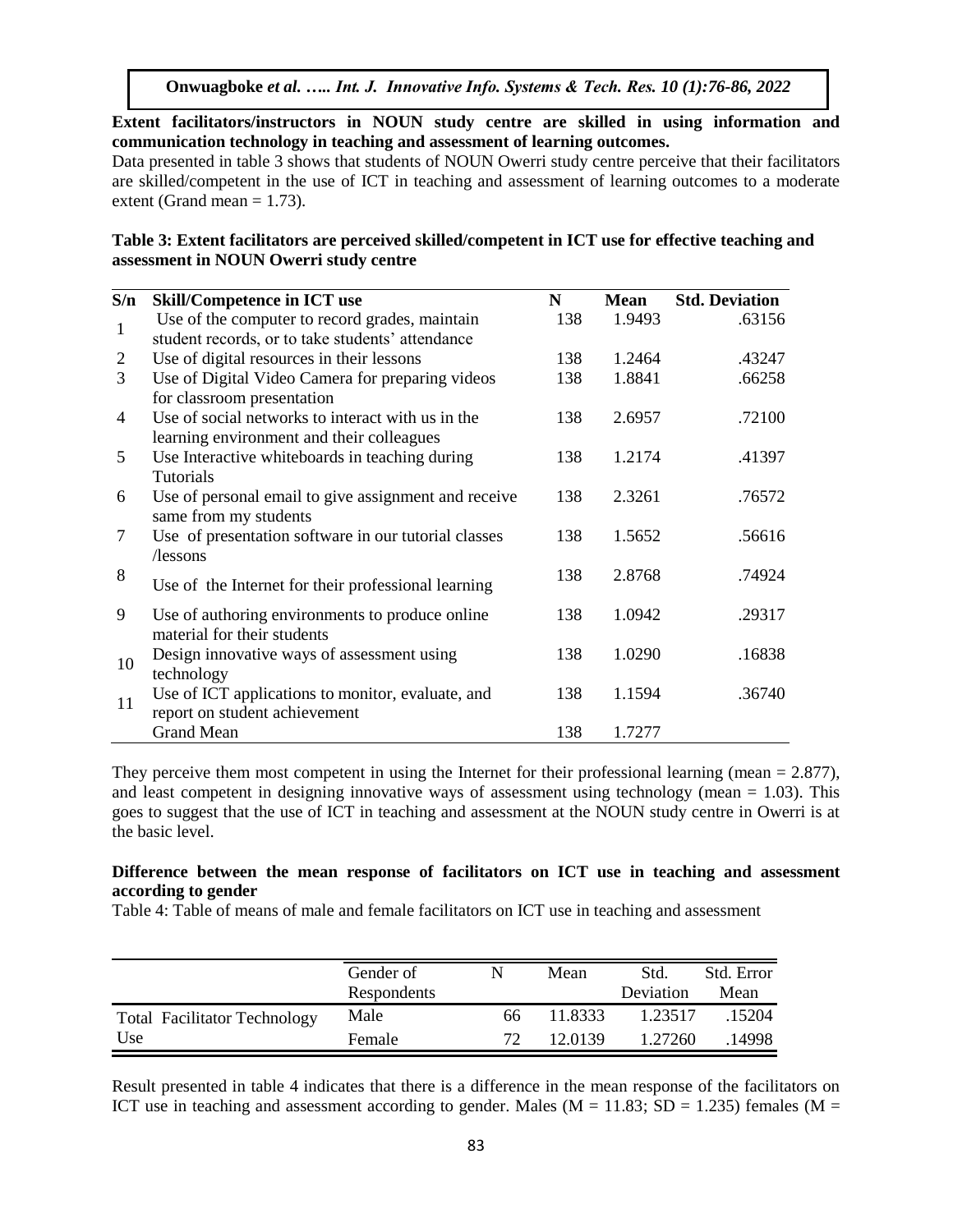12.014;  $SD = 1.273$ ) mean difference = 0.181, an indication that the females have a slightly higher mean scores than the males.

#### **Hypothesis O<sup>1</sup>**

To test hypothesis 1, a one-way analysis of variance test was conducted. **Table 5: ANOVA table of facilitators' use of ICT in teaching and assessment**

Total Facilitator Technology Use

|                        | Sum of<br>Squares  | Df         | Mean Square | F    | Sig. | Decision          |
|------------------------|--------------------|------------|-------------|------|------|-------------------|
| Between Groups         | 1.123              |            | 1.123       | .713 | .400 | Fail to<br>reject |
| Within Groups<br>Total | 214.153<br>215.275 | 136<br>137 | 1.575       |      |      |                   |

Table 5 shows the ANOVA table generated from the test. From the test, it can be observed that there was no statistically significant difference at the *p* < .05 level in facilitators' technology use scores according to gender:  $F(1, 136) = .713$ ,  $p = .400$ . Based on this result, the researchers fail to reject the null hypothesis and therefore conclude that there is no significant difference in facilitators' ICT use according to gender.

#### **Hypothesis O<sup>2</sup>**

Relationship between perceived facilitators ICT use and their ICT skills/competence Table 6

| <b>Correlations</b>                     |                        |                                                |                                            |  |  |  |
|-----------------------------------------|------------------------|------------------------------------------------|--------------------------------------------|--|--|--|
|                                         |                        | <b>Total Facilitators</b><br>Skills/Competence | Total Facilitator<br><b>Technology Use</b> |  |  |  |
| <b>Total Facilitators</b>               | Pearson<br>Correlation |                                                | $-.020$                                    |  |  |  |
| Skills/Competence                       | Sig. (2-tailed)        |                                                | .813                                       |  |  |  |
|                                         | N                      | 138                                            | 138                                        |  |  |  |
|                                         | Pearson<br>Correlation | $-.020$                                        |                                            |  |  |  |
| <b>Total Facilitator Technology Use</b> | $Sig. (2-tailed)$      | .813                                           |                                            |  |  |  |
|                                         | N                      | 138                                            | 138                                        |  |  |  |

Data presented in table 6 shows that the relationship between perceived ICT use (as measured by the TFTU) and perceived facilitators skills/competence (as measured by the TFSC) was investigated using Pearson product-moment correlation coefficient. Preliminary analyses were performed to ensure no violation of the assumptions of normality, linearity and homoscedasticity. There was no statistically significant correlation between the two variables,  $r = -0.02$ ,  $n = 138$ ,  $p < .813$ . Based on this result, the researchers fail to reject the null hypothesis and conclude that there is no statistically significant correlation between perceived ICT skills/competence of facilitators and their perceived ICT use in instruction and assessment.

#### **DISCUSSION**

The finding of this study revealed that modern technology devices and applications for operating distance learning in an Open University setup such as NOUN are not readily available. The only technologies adjudged available are print media and audio CD. Most technologies listed which are very much needed in modern day distance learning programmes are not available for use in the study centre. Interaction with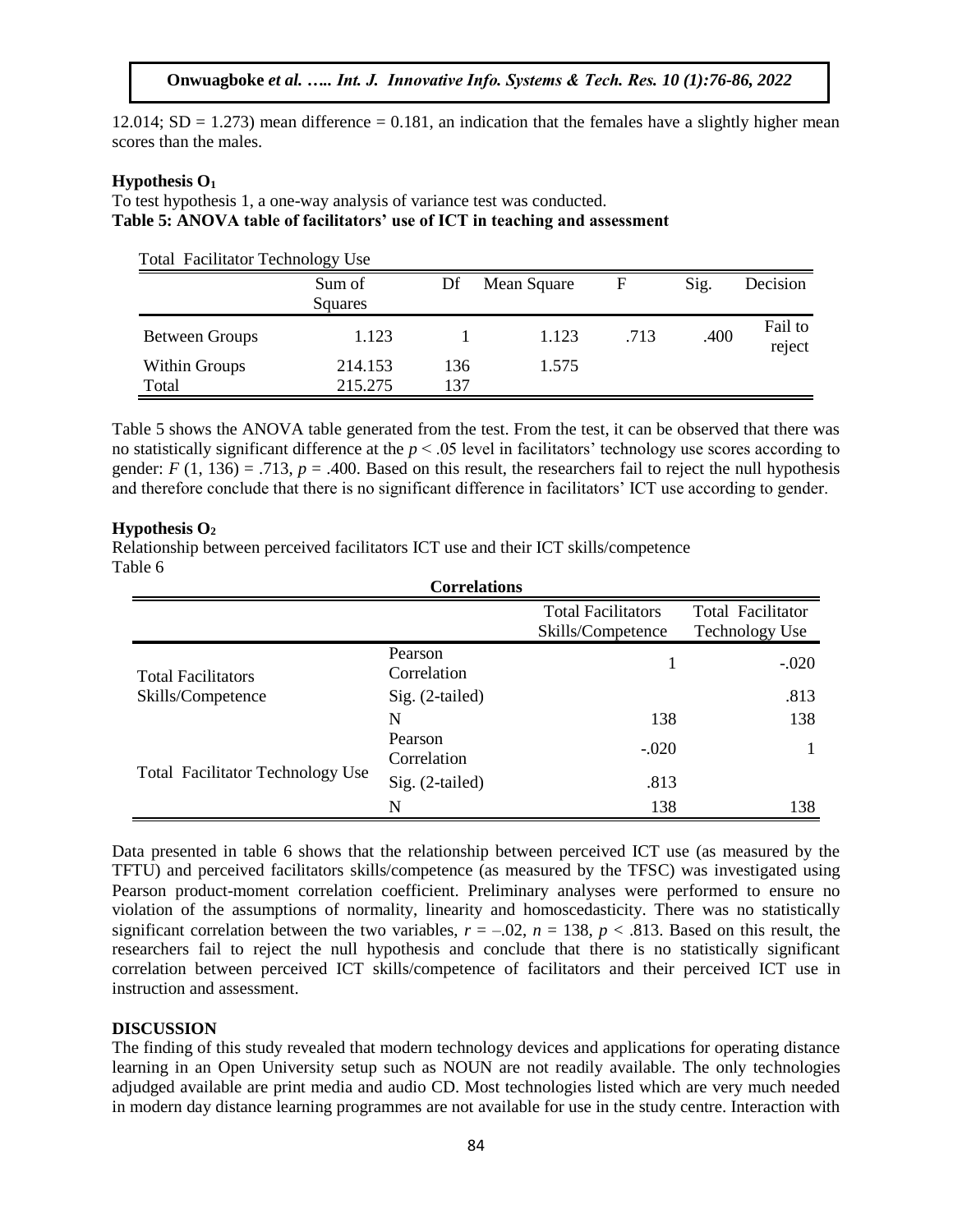some of the students at the learning centre revealed that the modern technological electronic devices were not used in the learners' assessment. The only materials used in learners' assessment were study guide and modules. This situation does not support effective education in this period of Corona virus pandemic that individuals are expected to maintain social distancing to curtail the spread of the virus. With the nonavailability of required technologies, it becomes pertinent that instructors at the various learning centres adopt the instructional values of social media in teaching and assessment which the learners are familiar with as recommended by Onwuagboke, Onwuagboke and Obialor (2021).

The extent facilitators at the study centre make use of modern technologies in teaching and assessment is low. The use of ICT in distance learning by instructors/facilitators is of great importance. Research has shown that distance learning satisfaction greatly depends on the faculty ability to integrate ICT in the course design and delivery, as well as establish effective interactions among all online course participants (Zoborova, Glazkova & Markova, 2017). This is not a healthy development in the face of the COVID-19 pandemic which requires limited physical contact especially in the learning environment. Cartwright (2004) describes the strategies which are effective in distance learning assessment include developing appropriate methods of feedback and reinforcement, optimizing content and pace, adapting to different student learning style using modern technologies which are relevant to the target evidence, supplement courseware with hardware materials. The Owerri study centre should embrace these technologies to guarantee the health of the participants and positive learning outcomes.

#### **RECOMMENDATIONS**

The following recommendations were made based on the findings of this study

- **1)** Efforts should be made by the authorities if NOUN to ensure that facilities and qualified lecturers are provided at the study centres so that hands on brains on technology skills should be inculcated to the learner.
- **2)** The use of modern technology devices in learners' assessment such as test, tutor marked assignment and examination should not be ignored.
- **3)** National Open University of Nigeria (NOUN) should adopt multimedia approach where the centre cannot afford these media single handed, there should be collaborative effort in the procurement as well as training of the staff.

#### **REFERENCES**

- Aspin, D. N. & Chapman, J. D. (2001). Lifelong learning: concepts, theories and values. Paper presented at SCUTREA, 31st Annual Conference, 3-5 July 2001, University of East London
- Aspin, D. N. & Chapman, J. D. (2007). Lifelong learning: concepts and conceptions. In D. Aspin. (Ed.), *Philosophical Perspectives on Lifelong Learning*. Netherland: Springer.
- Barker B. O. (2007). The effects of learning by satellite on rural schools-paper presented at the learning by satellite conference (Tulse, Ole Dpol 2007) RIE.12:1
- Barker, B. O. & Hall, R. (1994). A national survey of distance education. Use in rural school distinct of 300 students or less-Paper presented at the annual conference of the National Association Burlington VT, October, 1993
- Bingham, J., Davis, T. & Moore, C. (1999). Emerging Technologies in Distance Learning Retrieved April 22, 2018 from http://horizon.unc.edu/projects/issues/papers/Distance\_Learning.asp
- Cartwright, G.P. (1994). Distance learning. A different time, a different place, change (26,4) on line sewal
- Coast, E. (2002). Population Trends in Developing Countries [Online]. London: LSE Research online retrieved from http://eprints.lse.ac.uk/268/1/Arnold.pdf
- David, N. & Chapman J. (2007). Long learning concept**s** and conceptions in David N. Aspin philosophical perspectives on lifelong learning Springer ISBN-4020-6192-7
- Ebisine, S.S. & Ajuar, N. H. (2015). Assessment of Instruction Delivery in Distance Education in Nigeria. *Mediterranean Journal of Social Sciences, 6*(4 SI) 95- 100.
- Federal Republic of Nigeria (2013). *National Policy on Education. Rev*. Lagos: NERDC